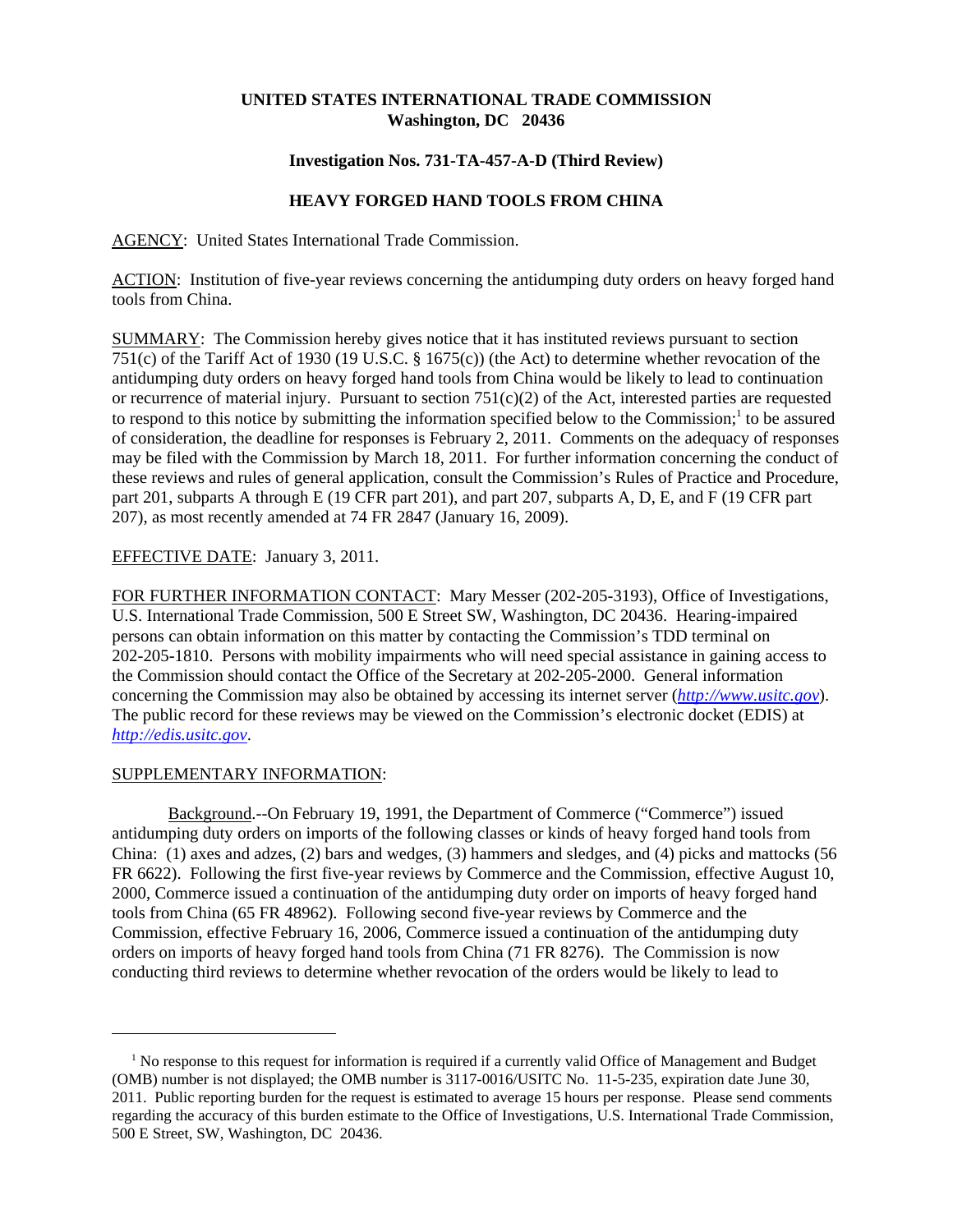continuation or recurrence of material injury to the domestic industry within a reasonably foreseeable time. It will assess the adequacy of interested party responses to this notice of institution to determine whether to conduct full reviews or expedited reviews. The Commission's determinations in any expedited reviews will be based on the facts available, which may include information provided in response to this notice.

Definitions.--The following definitions apply to these reviews:

- (1) *Subject Merchandise* is the class or kind of merchandise that is within the scope of the five-year reviews, as defined by Commerce.
- (2) The *Subject Country* in these reviews is China.
- (3) The *Domestic Like Product* is the domestically produced product or products which are like, or in the absence of like, most similar in characteristics and uses with, the *Subject Merchandise*. In its original determinations, its full first five-year review determinations, and its expedited second five-year review determinations, the Commission found four *Domestic Like Products*: (1) axes, adzes, and hewing tools, other than machetes, with or without handles; (2) bar tools, track tools, and wedges; (3) hammers and sledges, with heads weighing two pounds or more, with or without handles; and (4) picks and mattocks, with or without handles.
- (4) The *Domestic Industry* is the U.S. producers as a whole of the *Domestic Like Product*, or those producers whose collective output of the *Domestic Like Product* constitutes a major proportion of the total domestic production of the product. In its original determinations, its full first five-year review determinations, and its expedited second five-year review determinations, the Commission found four *Domestic Industries*: (1) domestic producers of axes, adzes and hewing tools, other than machetes, with or without handles; (2) domestic producers of bar tools, track tools, and wedges; (3) domestic producers of hammers and sledges, with heads weighing two pounds or more, with or without handles; and (4) domestic producers of picks and mattocks, with or without handles. The Commission excluded from the *Domestic Industries* companies that do no more than assemble imported heads with handles purchased from a domestic manufacturer. In the original determinations, the Commission also excluded one domestic producer, Madison Mill, from the *Domestic Industries* under the related parties provision. In the first reviews, the Commission did not find that Madison Mill engaged in sufficient production-related activity to be considered a domestic producer.
- (5) An *Importer* is any person or firm engaged, either directly or through a parent company or subsidiary, in importing the *Subject Merchandise* into the United States from a foreign manufacturer or through its selling agent.

Participation in the reviews and public service list.--Persons, including industrial users of the *Subject Merchandise* and, if the merchandise is sold at the retail level, representative consumer organizations, wishing to participate in the reviews as parties must file an entry of appearance with the Secretary to the Commission, as provided in section 201.11(b)(4) of the Commission's rules, no later than 21 days after publication of this notice in the *Federal Register*. The Secretary will maintain a public service list containing the names and addresses of all persons, or their representatives, who are parties to the reviews.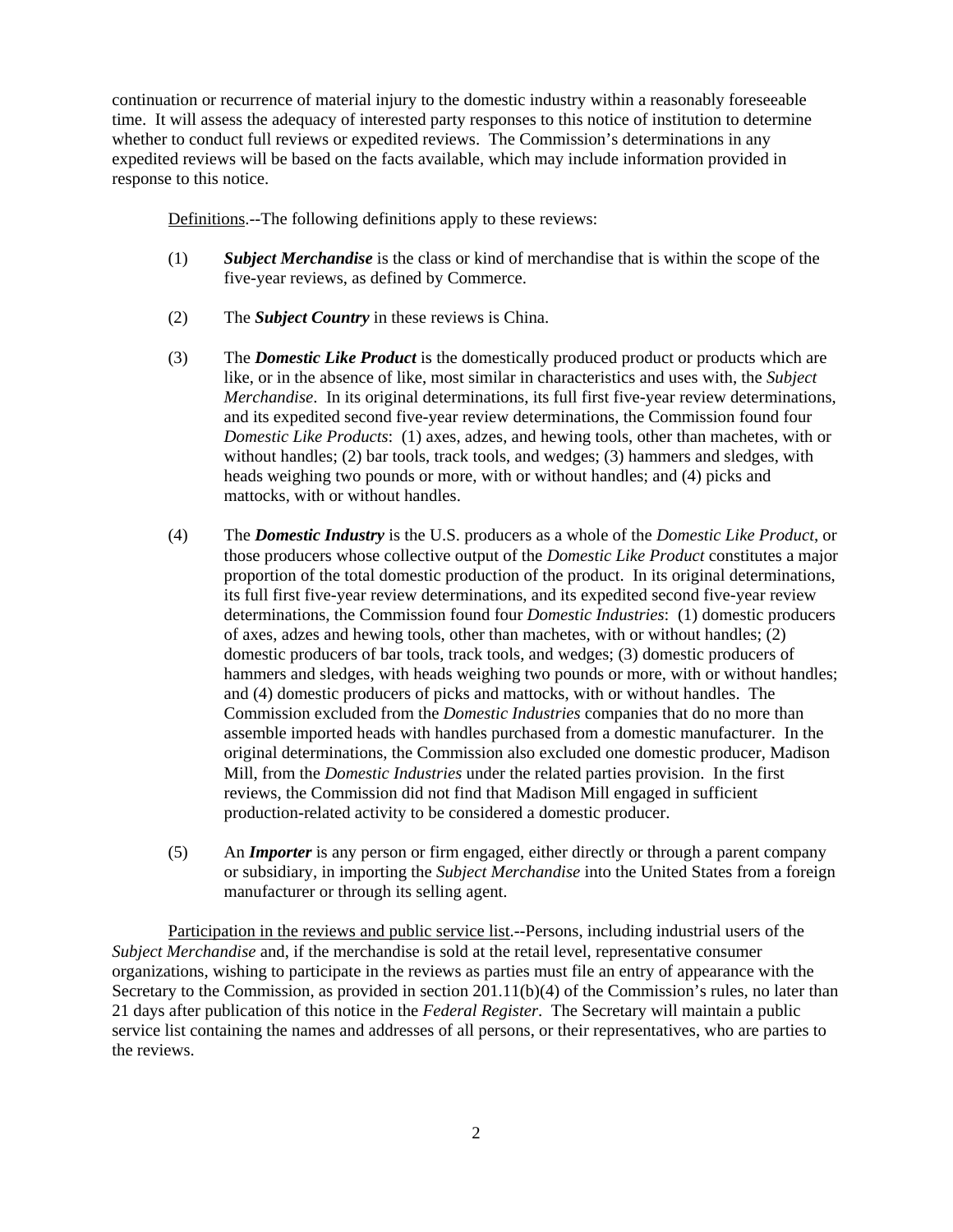Former Commission employees who are seeking to appear in Commission five-year reviews are advised that they may appear in a review even if they participated personally and substantially in the corresponding underlying original investigation. The Commission's designated agency ethics official has advised that a five-year review is not considered the "same particular matter" as the corresponding underlying original investigation for purposes of 18 U.S.C. § 207, the post employment statute for Federal employees, and Commission rule 201.15(b)(19 CFR § 201.15(b)), 73 FR 24609 (May 5, 2008). This advice was developed in consultation with the Office of Government Ethics. Consequently, former employees are not required to seek Commission approval to appear in a review under Commission rule 19 CFR § 201.15, even if the corresponding underlying original investigation was pending when they were Commission employees. For further ethics advice on this matter, contact Carol McCue Verratti, Deputy Agency Ethics Official, at 202-205-3088.

Limited disclosure of business proprietary information (BPI) under an administrative protective order (APO) and APO service list.--Pursuant to section 207.7(a) of the Commission's rules, the Secretary will make BPI submitted in these reviews available to authorized applicants under the APO issued in the reviews, provided that the application is made no later than 21 days after publication of this notice in the *Federal Register*. Authorized applicants must represent interested parties, as defined in 19 U.S.C. § 1677(9), who are parties to the reviews. A separate service list will be maintained by the Secretary for those parties authorized to receive BPI under the APO.

Certification.--Pursuant to section 207.3 of the Commission's rules, any person submitting information to the Commission in connection with these reviews must certify that the information is accurate and complete to the best of the submitter's knowledge. In making the certification, the submitter will be deemed to consent, unless otherwise specified, for the Commission, its employees, and contract personnel to use the information provided in any other reviews or investigations of the same or comparable products which the Commission conducts under Title VII of the Act, or in internal audits and investigations relating to the programs and operations of the Commission pursuant to 5 U.S.C. Appendix 3.

Written submissions.--Pursuant to section 207.61 of the Commission's rules, each interested party response to this notice must provide the information specified below. The deadline for filing such responses is February 2, 2011. Pursuant to section 207.62(b) of the Commission's rules, eligible parties (as specified in Commission rule 207.62(b)(1)) may also file comments concerning the adequacy of responses to the notice of institution and whether the Commission should conduct expedited or full reviews. The deadline for filing such comments is March 18, 2011. All written submissions must conform with the provisions of sections 201.8 and 207.3 of the Commission's rules and any submissions that contain BPI must also conform with the requirements of sections 201.6 and 207.7 of the Commission's rules. The Commission's rules do not authorize filing of submissions with the Secretary by facsimile or electronic means, except to the extent permitted by section 201.8 of the Commission's rules, as amended, 67 FR 68036 (November 8, 2002). Also, in accordance with sections 201.16(c) and 207.3 of the Commission's rules, each document filed by a party to the reviews must be served on all other parties to the reviews (as identified by either the public or APO service list as appropriate), and a certificate of service must accompany the document (if you are not a party to the reviews you do not need to serve your response).

Inability to provide requested information.--Pursuant to section 207.61(c) of the Commission's rules, any interested party that cannot furnish the information requested by this notice in the requested form and manner shall notify the Commission at the earliest possible time, provide a full explanation of why it cannot provide the requested information, and indicate alternative forms in which it can provide equivalent information. If an interested party does not provide this notification (or the Commission finds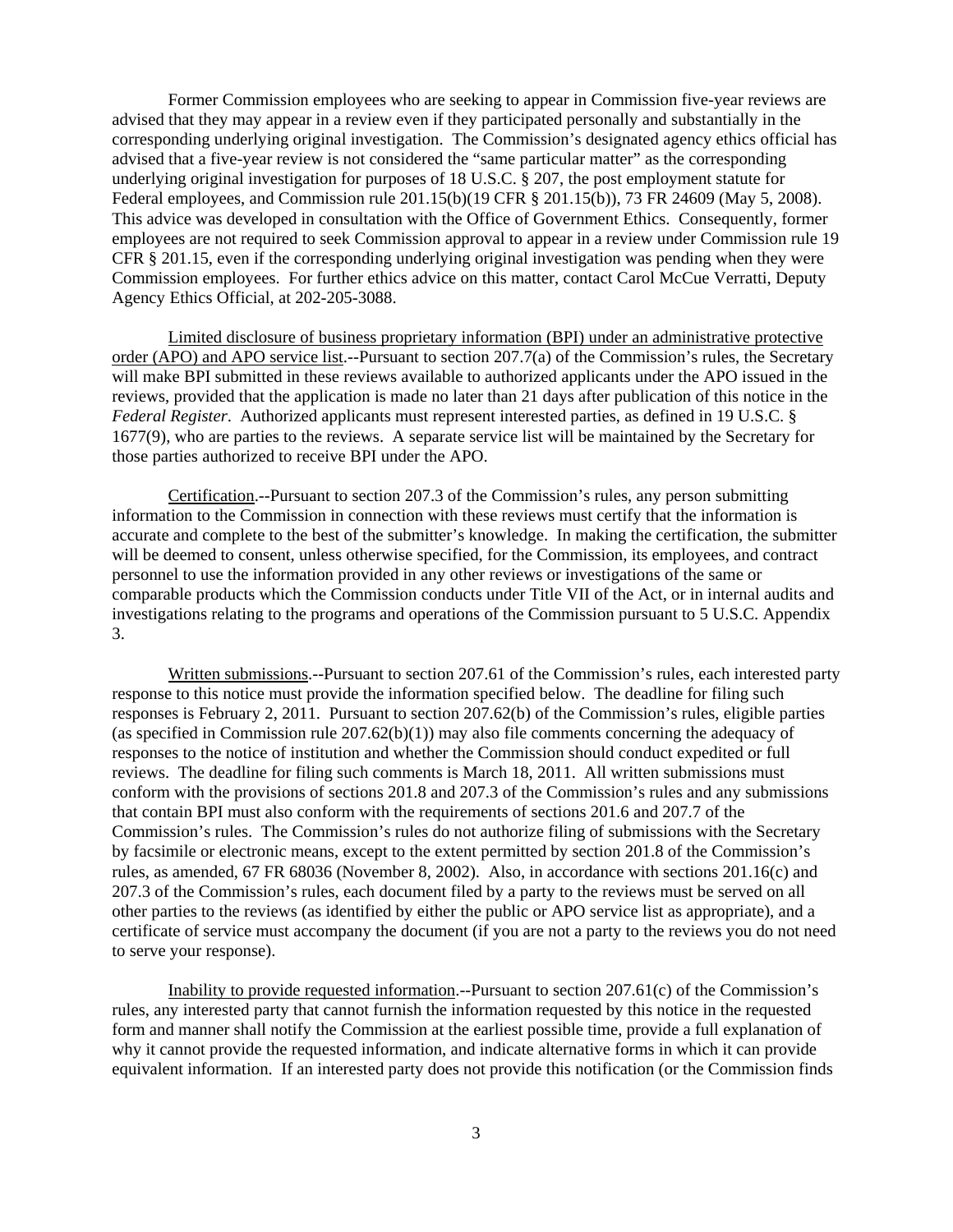the explanation provided in the notification inadequate) and fails to provide a complete response to this notice, the Commission may take an adverse inference against the party pursuant to section 776(b) of the Act in making its determinations in the reviews.

INFORMATION TO BE PROVIDED IN RESPONSE TO THIS NOTICE OF INSTITUTION: Please provide the requested information separately for each *Domestic Like Product*, as defined by the Commission in its determinations, and for each of the products identified by Commerce as *Subject Merchandise*. As used below, the term "firm" includes any related firms.

- (1) The name and address of your firm or entity (including World Wide Web address) and name, telephone number, fax number, and E-mail address of the certifying official.
- (2) A statement indicating whether your firm/entity is a U.S. producer of the *Domestic Like Products*, a U.S. union or worker group, a U.S. importer of the *Subject Merchandise*, a foreign producer or exporter of the *Subject Merchandise*, a U.S. or foreign trade or business association, or another interested party (including an explanation). If you are a union/worker group or trade/business association, identify the firms in which your workers are employed or which are members of your association.
- (3) A statement indicating whether your firm/entity is willing to participate in these reviews by providing information requested by the Commission.
- (4) A statement of the likely effects of the revocation of the antidumping duty orders on the *Domestic Industries* in general and/or your firm/entity specifically. In your response, please discuss the various factors specified in section 752(a) of the Act (19 U.S.C. § 1675a(a)) including the likely volume of subject imports, likely price effects of subject imports, and likely impact of imports of *Subject Merchandise* on the *Domestic Industries*.
- (5) A list of all known and currently operating U.S. producers of the *Domestic Like Products*. Identify any known related parties and the nature of the relationship as defined in section 771(4)(B) of the Act (19 U.S.C. § 1677(4)(B)).
- (6) A list of all known and currently operating U.S. importers of the *Subject Merchandise* and producers of the *Subject Merchandise* in the *Subject Country* that currently export or have exported *Subject Merchandise* to the United States or other countries after 2004.
- (7) A list of 3-5 leading purchasers in the U.S. market for the *Domestic Like Products* and the *Subject Merchandise* (including street address, World Wide Web address, and the name, telephone number, fax number, and E-mail address of a responsible official at each firm).
- (8) A list of known sources of information on national or regional prices for the *Domestic Like Products* or the *Subject Merchandise* in the U.S. or other markets.
- (9) If you are a U.S. producer of the *Domestic Like Products*, provide the following information on your firm's operations on that product during calendar year 2010, except as noted (report quantity data in units and value data in U.S. dollars, f.o.b. plant). If you are a union/worker group or trade/business association, provide the information, on an aggregate basis, for the firms in which your workers are employed/which are members of your association.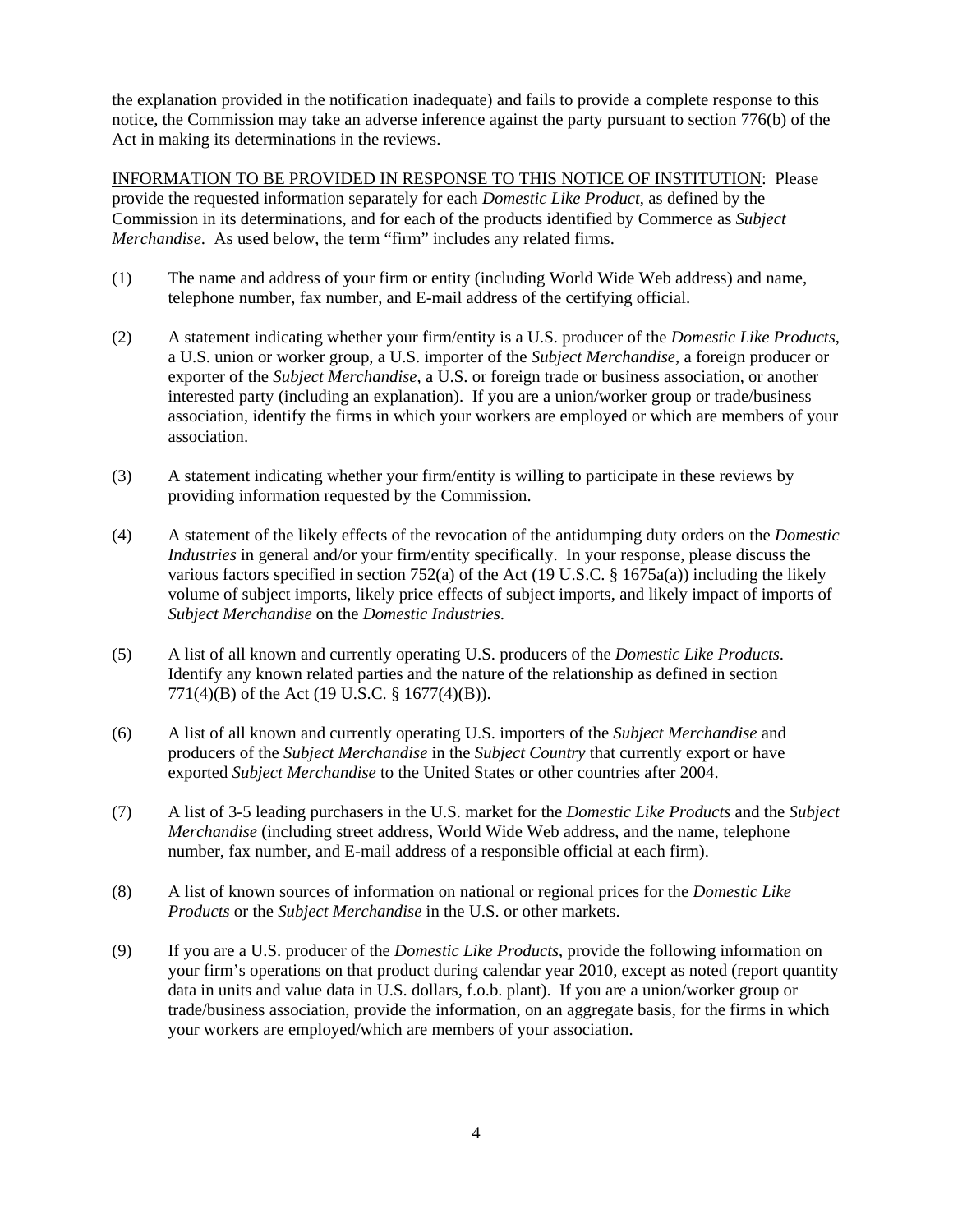- (a) Production (quantity) and, if known, an estimate of the percentage of total U.S. production of the *Domestic Like Products* accounted for by your firm's(s') production;
- (b) Capacity (quantity) of your firm to produce the *Domestic Like Products* (i.e., the level of production that your establishment(s) could reasonably have expected to attain during the year, assuming normal operating conditions (using equipment and machinery in place and ready to operate), normal operating levels (hours per week/weeks per year), time for downtime, maintenance, repair, and cleanup, and a typical or representative product mix);
- (c) the quantity and value of U.S. commercial shipments of the *Domestic Like Products* produced in your U.S. plant(s);
- (d) the quantity and value of U.S. internal consumption/company transfers of the *Domestic Like Products* produced in your U.S. plant(s); and
- (e) the value of (i) net sales, (ii) cost of goods sold (COGS), (iii) gross profit, (iv) selling, general and administrative (SG&A) expenses, and (v) operating income of the *Domestic Like Products* produced in your U.S. plant(s) (include both U.S. and export commercial sales, internal consumption, and company transfers) for your most recently completed fiscal year (identify the date on which your fiscal year ends).
- (10) If you are a U.S. importer or a trade/business association of U.S. importers of the *Subject Merchandise* from the *Subject Country*, provide the following information on your firm's(s') operations on that product during calendar year 2010 (report quantity data in units and value data in U.S. dollars). If you are a trade/business association, provide the information, on an aggregate basis, for the firms which are members of your association.
	- (a) The quantity and value (landed, duty-paid but not including antidumping duties) of U.S. imports and, if known, an estimate of the percentage of total U.S. imports of *Subject Merchandise* from the *Subject Country* accounted for by your firm's(s') imports;
	- (b) the quantity and value (f.o.b. U.S. port, including antidumping duties) of U.S. commercial shipments of *Subject Merchandise* imported from the *Subject Country*; and
	- (c) the quantity and value (f.o.b. U.S. port, including antidumping duties) of U.S. internal consumption/company transfers of *Subject Merchandise* imported from the *Subject Country*.
- (11) If you are a producer, an exporter, or a trade/business association of producers or exporters of the *Subject Merchandise* in the *Subject Country*, provide the following information on your firm's(s') operations on that product during calendar year 2010 (report quantity data in units and value data in U.S. dollars, landed and duty-paid at the U.S. port but not including antidumping duties). If you are a trade/business association, provide the information, on an aggregate basis, for the firms which are members of your association.
	- (a) Production (quantity) and, if known, an estimate of the percentage of total production of *Subject Merchandise* in the *Subject Country* accounted for by your firm's(s') production;